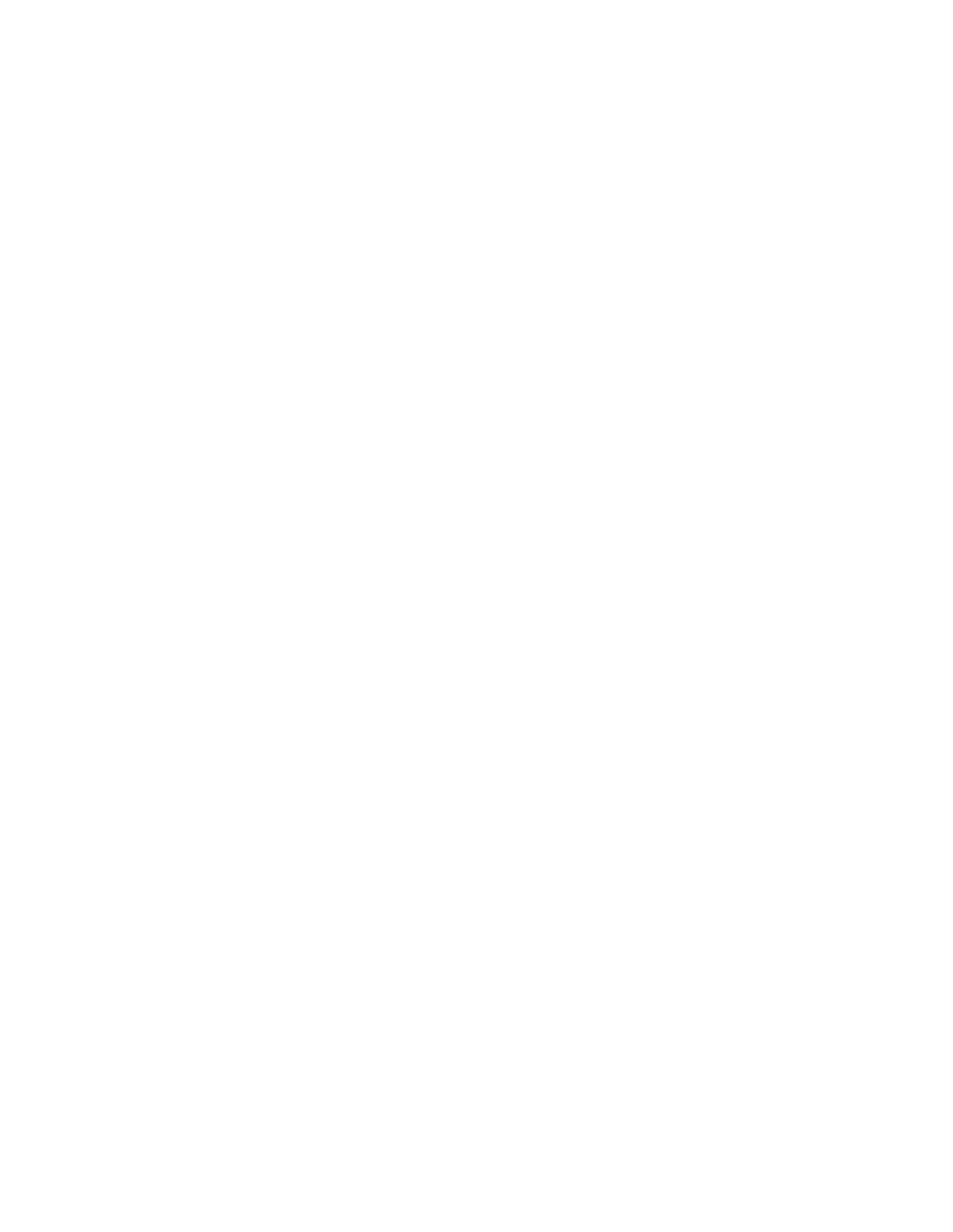# *C 3201*





# **C 3201**

# **Product**

Submersible pump for pumping clean water, surface water and waste water containing solids or long-fibred material.

# **Denomination**

Product code 3201.180 Installation **P, S, T, Z** Impeller characteristics LT, MT, HT, SH

# **Process data**

| Liquid temperature          | max $+40$ °C                |
|-----------------------------|-----------------------------|
| Depth of immersion          | max 20 m                    |
| The pH of the pumped liquid | pH 5.5-14                   |
| Liquid density              | max. 1100 kg/m <sup>3</sup> |
| Impeller throughlet         | See Motor rating table      |
|                             |                             |

# **Motor data**

| 50 Hz          |
|----------------|
| $H$ (+180 °C)  |
|                |
| $max \pm 5\%$  |
| $max \pm 10\%$ |
| max 2%         |
| max 30         |
|                |

# **Cable**

### **Direct-on-line start**  $SUBCAB<sup>®</sup>$  4G10+2x1,5 mm<sup>2</sup>

 $SUBCAB<sup>®</sup>$  4G25 mm<sup>2</sup>

**Y/D start**

4G25+2x1,5 mm<sup>2</sup> 4G35 mm2 4G35+2x1,5 mm<sup>2</sup>  $2x4G10+2x1,5$  mm<sup>2</sup> 7G6+2x1,5 mm<sup>2</sup>

# **Monitoring equipment**

Thermal contacts opening temperature 125 °C

### **Material**

| Impeller       | Cast iron      |
|----------------|----------------|
| Pump housing   | Cast iron      |
| Stator housing | Cast iron      |
| Shaft          | Carbon steel   |
| O-rings        | Nitrile rubber |
|                |                |

### **Mechanical face seals**

| <b>Alternative</b> | Inner seal                                                                          | <b>Outer seal</b>                                                                   |  |  |
|--------------------|-------------------------------------------------------------------------------------|-------------------------------------------------------------------------------------|--|--|
|                    | Corrosion resistant<br>cemented carbide/<br>Corrosion resistant<br>cemented carbide | Corrosion resistant<br>cemented carbide/<br>Corrosion resistant<br>cemented carbide |  |  |

### **Surface Treatment**

All cast parts are primed with a water-borne primer. The finishing coat is a high-solid two pack paint.

# **Weight**

See dimensional drawing.

# **Option**

| 3201.091                         | Ex. proof design                |
|----------------------------------|---------------------------------|
| 3201.280                         | Stainless steel design          |
| 3201.290                         | Stainless steel/Ex proof design |
| Warm liquid version on request   |                                 |
| Leakage sensor in stator housing | <b>FLS</b>                      |
| Leakage sensor in oil housing    | <b>CLS</b>                      |
| Surface treatment                | Epoxy treatment                 |
| Other cables                     |                                 |
| Zinc anodes                      |                                 |

# **Accessories**

Discharge connections, adapters, hose connections and other mechanical accessories.

Electrical accessories such as pump controller, control panels, starters, monitoring relays, cables.

See separate booklet or www.xyleminc.com, for further information.

4G16+2x1,5 mm<sup>2</sup>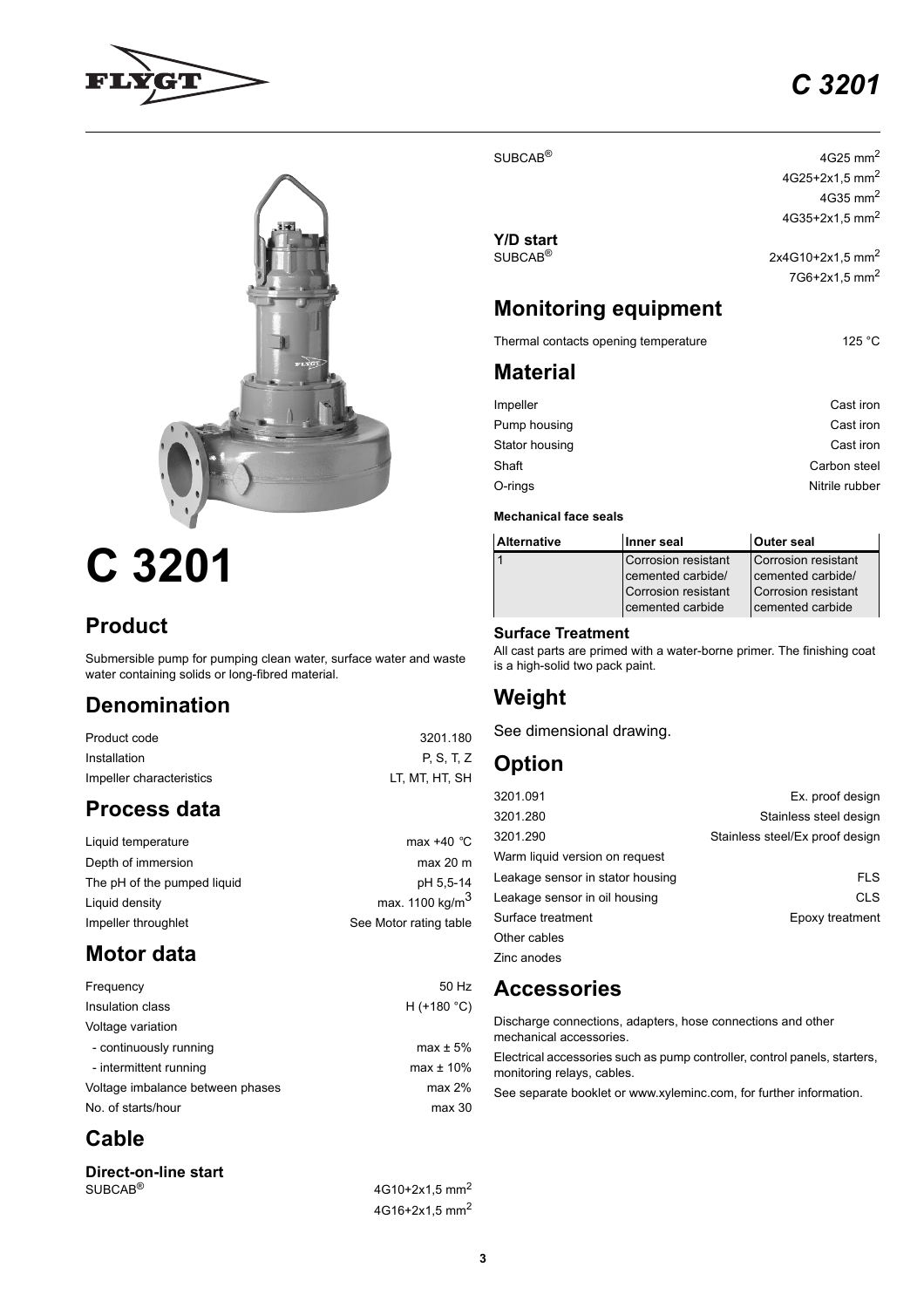

# **LT-Motor rating and performance**

### **curve**

| Curve/Impeller No | Rated power, kW              | Rated current, A | current, A<br>Starting | $\circ$<br>Power factor cos | Impeller thoughlet, mm | proof version available<br>$\overline{\mathbf{E}}$ | Installation |   |   |   |  |  |
|-------------------|------------------------------|------------------|------------------------|-----------------------------|------------------------|----------------------------------------------------|--------------|---|---|---|--|--|
|                   |                              |                  |                        |                             |                        |                                                    | P            | s | т | z |  |  |
|                   | 400 V, 50 Hz, 3 ~, 970 r/min |                  |                        |                             |                        |                                                    |              |   |   |   |  |  |
| 624               | 22,0                         | 45               | 300                    | 0,82                        | 102                    |                                                    |              |   |   |   |  |  |
| 625               | 22,0                         | 45               | 300                    | 0,82                        | 102                    |                                                    |              | ٠ |   |   |  |  |
| 626               | 22,0                         | 45               | 300                    | 0,82                        | 102                    |                                                    |              |   |   |   |  |  |
|                   |                              |                  |                        |                             |                        |                                                    |              |   |   |   |  |  |
| 627               | 22,0                         | 45               | 300                    | 0,82                        | 102                    |                                                    |              | ٠ |   |   |  |  |
| 628               | 22,0                         | 45               | 300                    | 0,82                        | 102                    |                                                    |              |   |   |   |  |  |



# **MT-Motor rating and performance curve**

| Ex proof version available<br>mpeller thoughlet, mm<br>Power factor cos $\varphi$<br>Starting current, A<br>Curve/Impeller No<br>Rated power, kW<br>Rated current, A<br>Installation<br>P<br>s<br>т<br>z<br>400 V, 50 Hz, 3 ~, 970 r/min |                 |                  |                     |                              |                        |                            |   |           |           |           |  |
|------------------------------------------------------------------------------------------------------------------------------------------------------------------------------------------------------------------------------------------|-----------------|------------------|---------------------|------------------------------|------------------------|----------------------------|---|-----------|-----------|-----------|--|
|                                                                                                                                                                                                                                          |                 |                  |                     |                              |                        |                            |   |           |           |           |  |
| 624                                                                                                                                                                                                                                      | 22,0            | 45               | 300                 | 0,82                         | 102                    |                            |   |           |           | $\bullet$ |  |
| 625                                                                                                                                                                                                                                      | 22,0            | 45               | 300                 | 0,82                         | 102                    |                            |   |           |           | ٠         |  |
| 626                                                                                                                                                                                                                                      | 22,0            | 45               | 300                 | 0,82                         | 102                    |                            |   |           |           | $\bullet$ |  |
| 627                                                                                                                                                                                                                                      | 22,0            | 45               | 300                 | 0,82                         | 102                    |                            |   |           |           |           |  |
| 628                                                                                                                                                                                                                                      | 22,0            | 45               | 300                 | 0,82                         | 102                    | $\bullet$                  |   | $\bullet$ |           | $\bullet$ |  |
| 629                                                                                                                                                                                                                                      | 22,0            | 45               | 300                 | 0,82                         | 102                    |                            |   | $\bullet$ | $\bullet$ | $\bullet$ |  |
| <b>MT-Motor rating and performance</b><br>curve<br>Installation                                                                                                                                                                          |                 |                  |                     |                              |                        |                            |   |           |           |           |  |
| Curve/Impeller No                                                                                                                                                                                                                        | Rated power, kW | Rated current, A | Starting current, A | Power factor cos o           | Impeller thoughlet, mm | Ex proof version available |   |           |           |           |  |
|                                                                                                                                                                                                                                          |                 |                  |                     |                              |                        |                            | Ρ | s         | Т         | Z         |  |
|                                                                                                                                                                                                                                          |                 |                  |                     | 400 V, 50 Hz, 3 ~, 970 r/min |                        |                            |   |           |           |           |  |
| 630                                                                                                                                                                                                                                      | 22,0            | 45               | 300                 | 0,82                         | 84                     |                            |   |           |           |           |  |
| 632                                                                                                                                                                                                                                      | 22,0            | 45               | 300                 | 0,82                         | 84                     |                            |   |           |           |           |  |
| 634                                                                                                                                                                                                                                      | 22,0            | 45               | 300                 | 0,82                         | 84                     |                            |   |           |           |           |  |
| 635                                                                                                                                                                                                                                      | 22,0            | 45               | 300                 | 0,82                         | 84                     |                            |   |           |           | ٠         |  |
| 636                                                                                                                                                                                                                                      | 22,0            | 45               | 300                 | 0,82                         | 84                     |                            |   |           |           |           |  |
| 637                                                                                                                                                                                                                                      | 22,0            | 45               | 300                 | 0,82                         | 84                     |                            |   |           |           | ٠         |  |
| 638                                                                                                                                                                                                                                      | 22,0            | 45               | 300                 | 0,82                         | 84                     |                            |   | $\bullet$ | $\bullet$ | $\bullet$ |  |

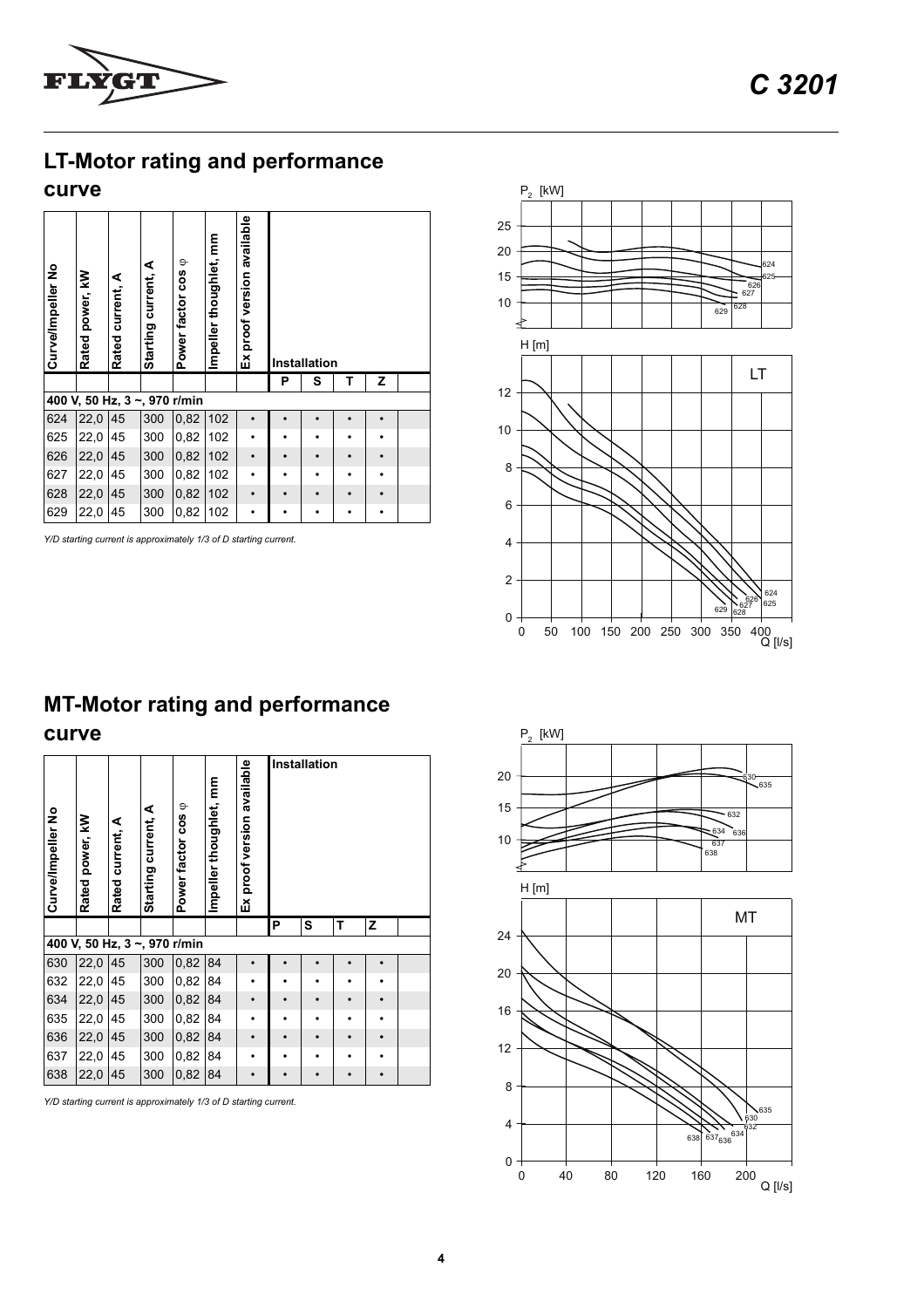

# **HT-Motor rating and performance**

### **curve**

| Z<br>т<br>Ρ<br>s<br>400 V, 50 Hz, 3 ~, 1460 r/min<br>452<br>22<br>42<br>300<br>0,87<br>77<br>457<br>22<br>42<br>300<br>0,87<br>100<br>400 V, 50 Hz, 3 ~, 1455 r/min<br>450<br>30<br>365<br>0,88<br>77<br>56 |  |  |  |  |  |  |  |  |  |
|-------------------------------------------------------------------------------------------------------------------------------------------------------------------------------------------------------------|--|--|--|--|--|--|--|--|--|
|                                                                                                                                                                                                             |  |  |  |  |  |  |  |  |  |
|                                                                                                                                                                                                             |  |  |  |  |  |  |  |  |  |
|                                                                                                                                                                                                             |  |  |  |  |  |  |  |  |  |
|                                                                                                                                                                                                             |  |  |  |  |  |  |  |  |  |
|                                                                                                                                                                                                             |  |  |  |  |  |  |  |  |  |
|                                                                                                                                                                                                             |  |  |  |  |  |  |  |  |  |
|                                                                                                                                                                                                             |  |  |  |  |  |  |  |  |  |
| 30<br>56<br>365<br>77<br>452<br>0,88                                                                                                                                                                        |  |  |  |  |  |  |  |  |  |
| 0,88<br>100<br>455<br>30<br>56<br>365                                                                                                                                                                       |  |  |  |  |  |  |  |  |  |
| 56<br>456<br>30<br>365<br>0,88<br>100                                                                                                                                                                       |  |  |  |  |  |  |  |  |  |
| 457<br>30<br>56<br>365<br>0,88<br>100<br>$\bullet$                                                                                                                                                          |  |  |  |  |  |  |  |  |  |
|                                                                                                                                                                                                             |  |  |  |  |  |  |  |  |  |
| <b>SH-Motor rating and performance</b><br>curve                                                                                                                                                             |  |  |  |  |  |  |  |  |  |
| Ex proof version available<br>er thoughlet, mm<br>factor cos o<br>g current, A<br>Impeller No<br>power, kW<br>current, A<br>Startin<br>Curve<br>lmpell<br><b>Rated</b><br>Rated<br>Power<br>Installation    |  |  |  |  |  |  |  |  |  |
| Ρ<br>s<br>Τ<br>z                                                                                                                                                                                            |  |  |  |  |  |  |  |  |  |
| 400 V, 50 Hz, 3 ~, 2970 r/min                                                                                                                                                                               |  |  |  |  |  |  |  |  |  |
| 263<br>385<br>30<br>52<br>0,94<br>76                                                                                                                                                                        |  |  |  |  |  |  |  |  |  |
| 264<br>30<br>52<br>385<br>0,94<br>76<br>265<br>30<br>52<br>385<br>0,94<br>76                                                                                                                                |  |  |  |  |  |  |  |  |  |



# **SH-Motor rating and performance curve**

| Curve/Impeller No | Rated power, kW | Rated current, A              | ⋖<br>current,<br>Starting | ٠<br><b>cos</b><br>factor<br>Power | E<br>Impeller thoughlet, | available<br>proof version<br>ă |   | Installation |   |   |  |
|-------------------|-----------------|-------------------------------|---------------------------|------------------------------------|--------------------------|---------------------------------|---|--------------|---|---|--|
|                   |                 |                               |                           |                                    |                          |                                 | Ρ | s            | т | z |  |
|                   |                 | 400 V, 50 Hz, 3 ~, 2970 r/min |                           |                                    |                          |                                 |   |              |   |   |  |
| 263               | 30              | 52                            | 385                       | 0,94                               | 76                       |                                 |   |              |   |   |  |
| 264               | 30              | 52                            | 385                       | 0,94                               | 76                       | ٠                               |   |              |   |   |  |
| 265               | 30              | 52                            | 385                       | 0,94                               | 76                       |                                 |   |              |   |   |  |

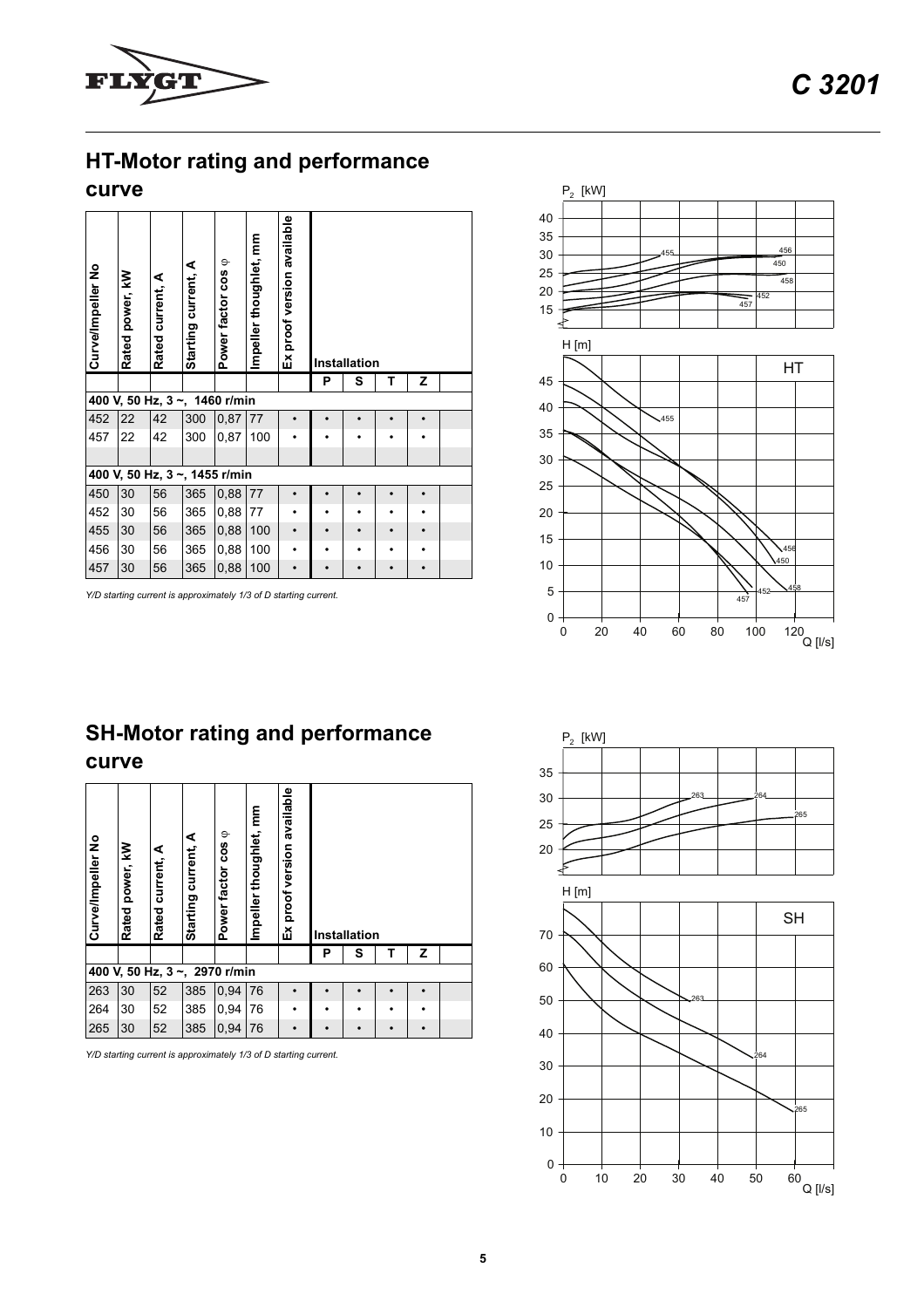

*C 3201*

# **Dimensional drawing**

All drawings are available as Acrobat documents (.pdf) and AutoCad drawings (.dwg). Contact your Xylem representative for more information.

All dimensions are in mm.

## **LT, P-installation LT, P-installation**



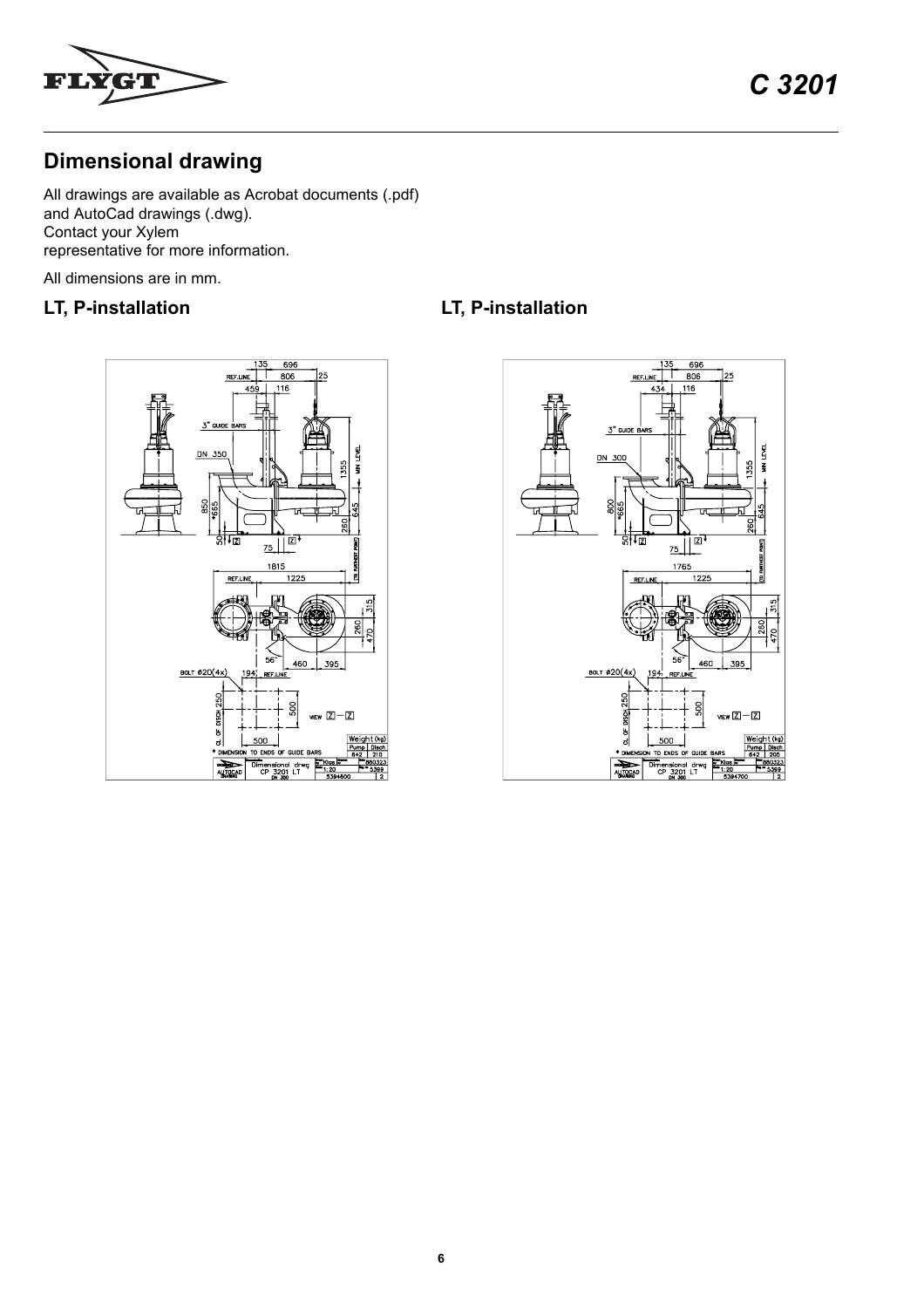





# **LT, S-installation LT, T-installation**



# **LT, Z-installation MT, P-installation**

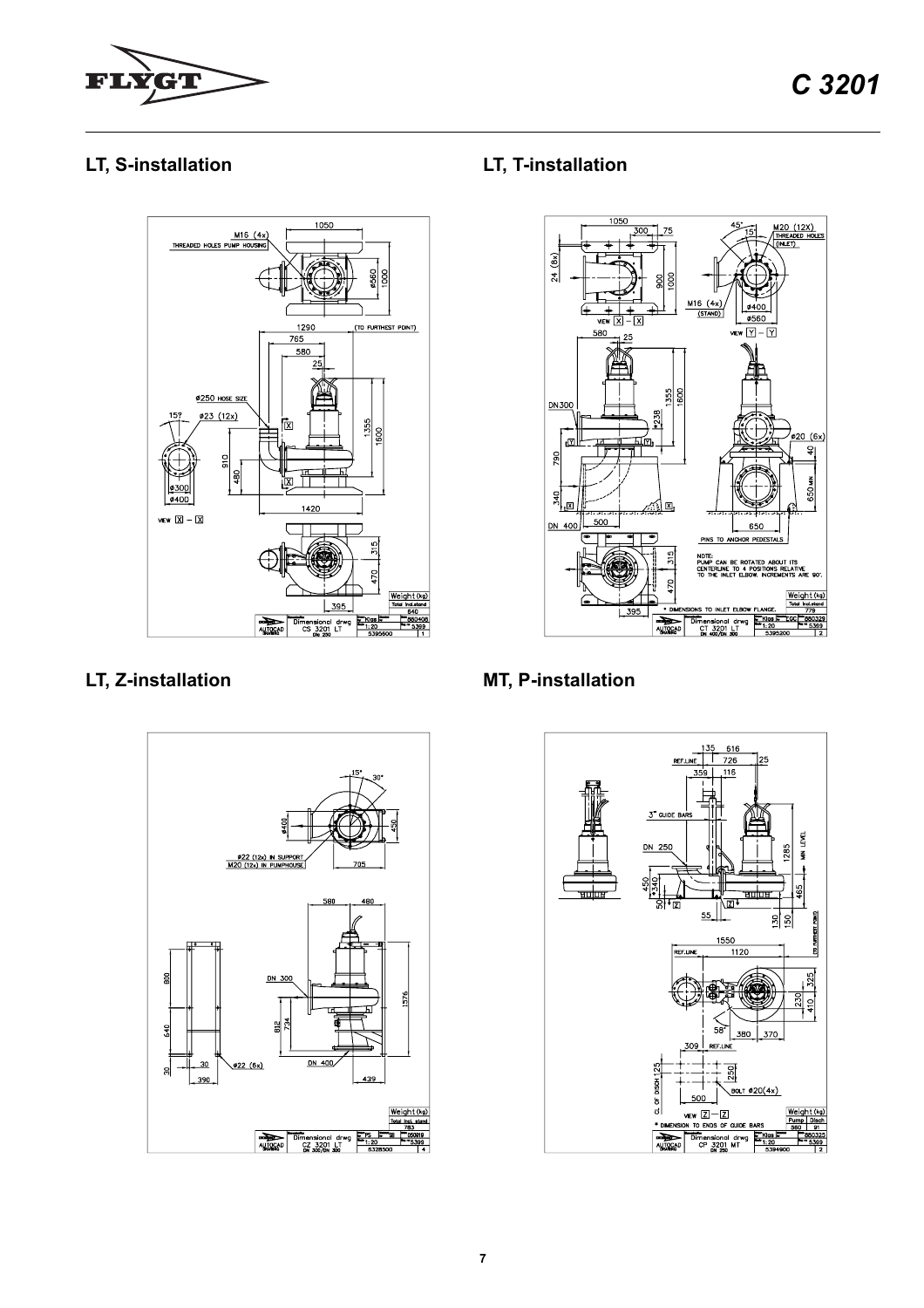





# **MT, S-installation MT, T-installation**



**MT, Z-installation HT, P-installation**

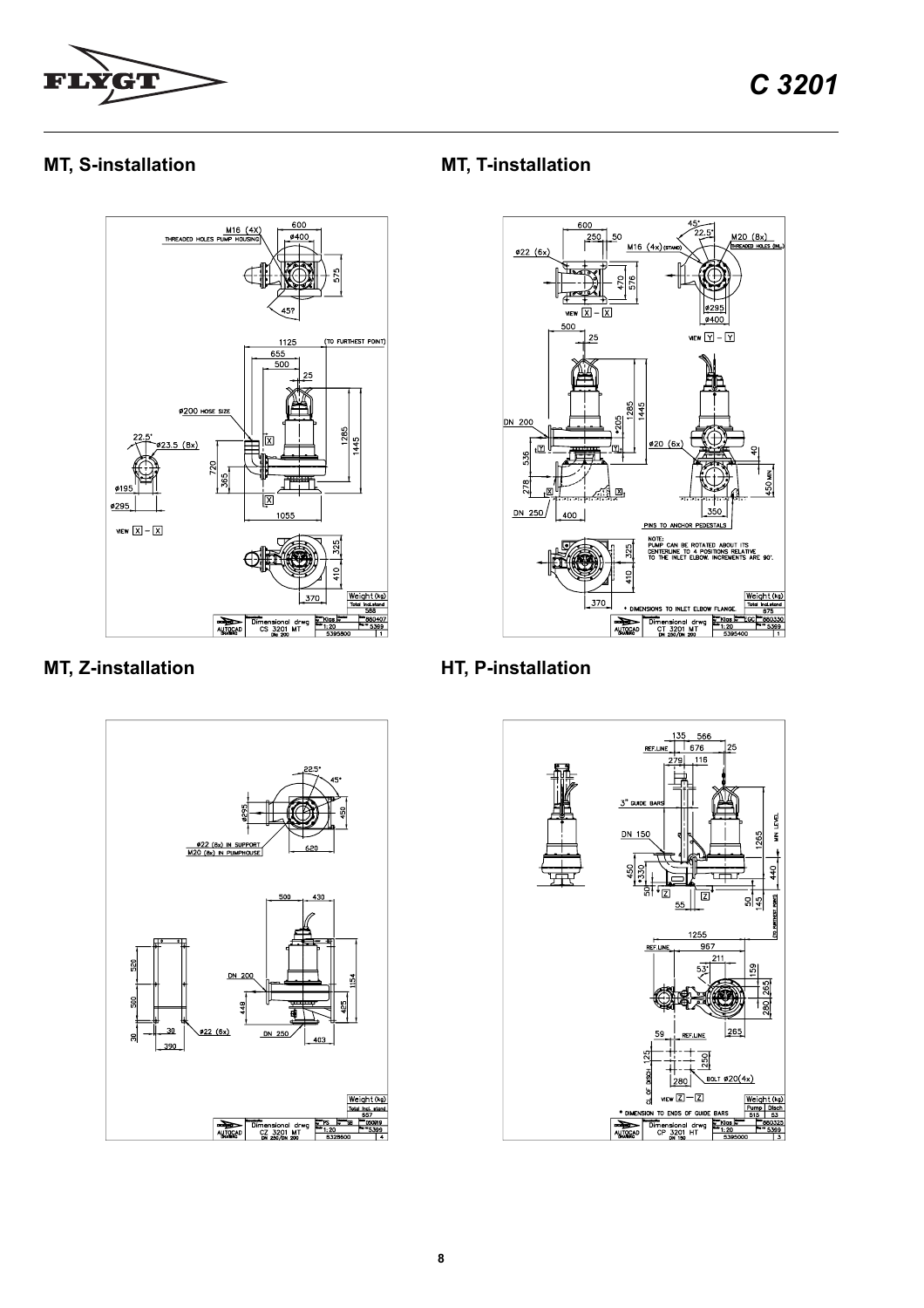

## HT, P-installation



# HT, T-installation



## HT, S-installation



# **SH, T-installation**

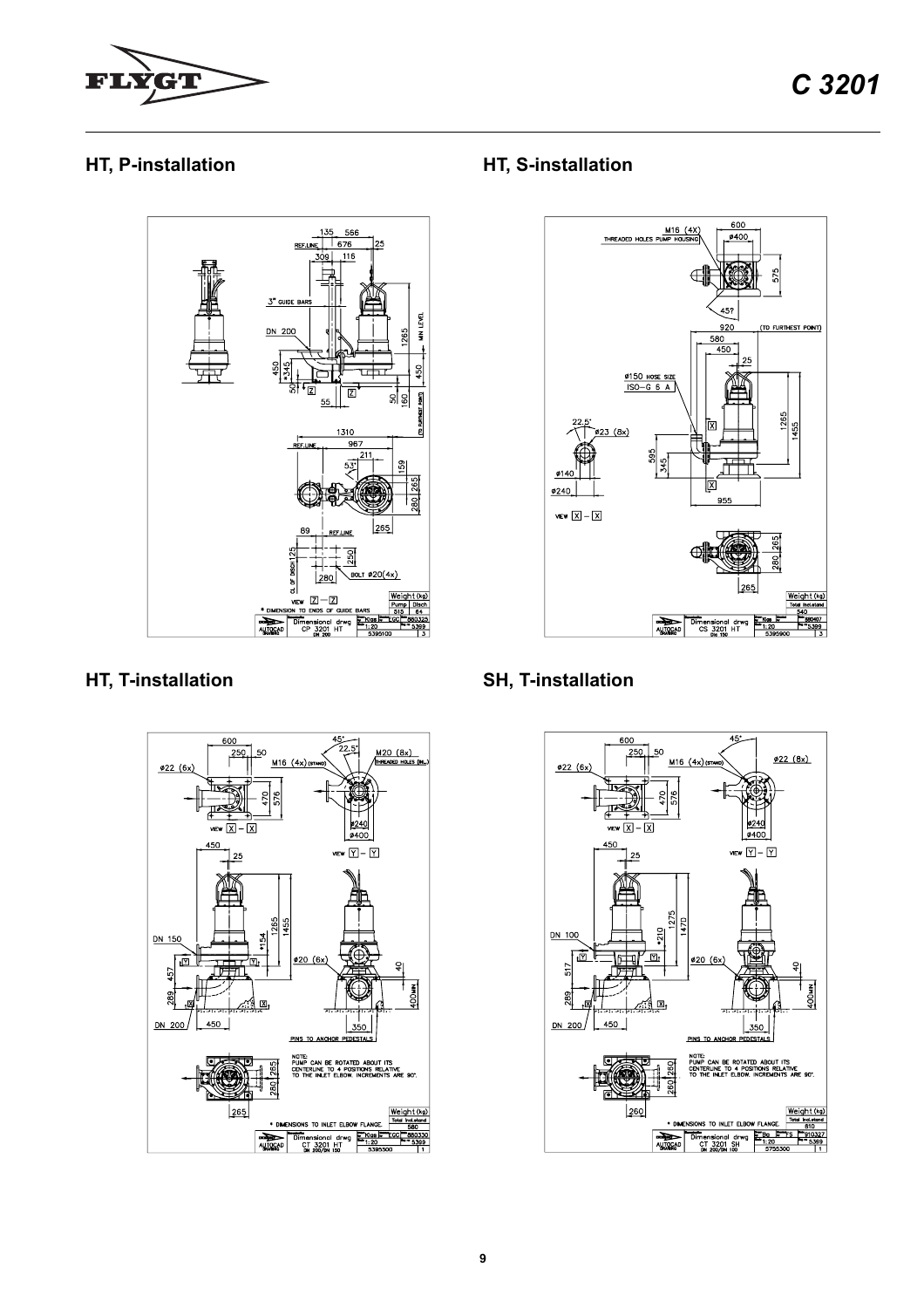

# SH, P-installation

**SH, S-installation**